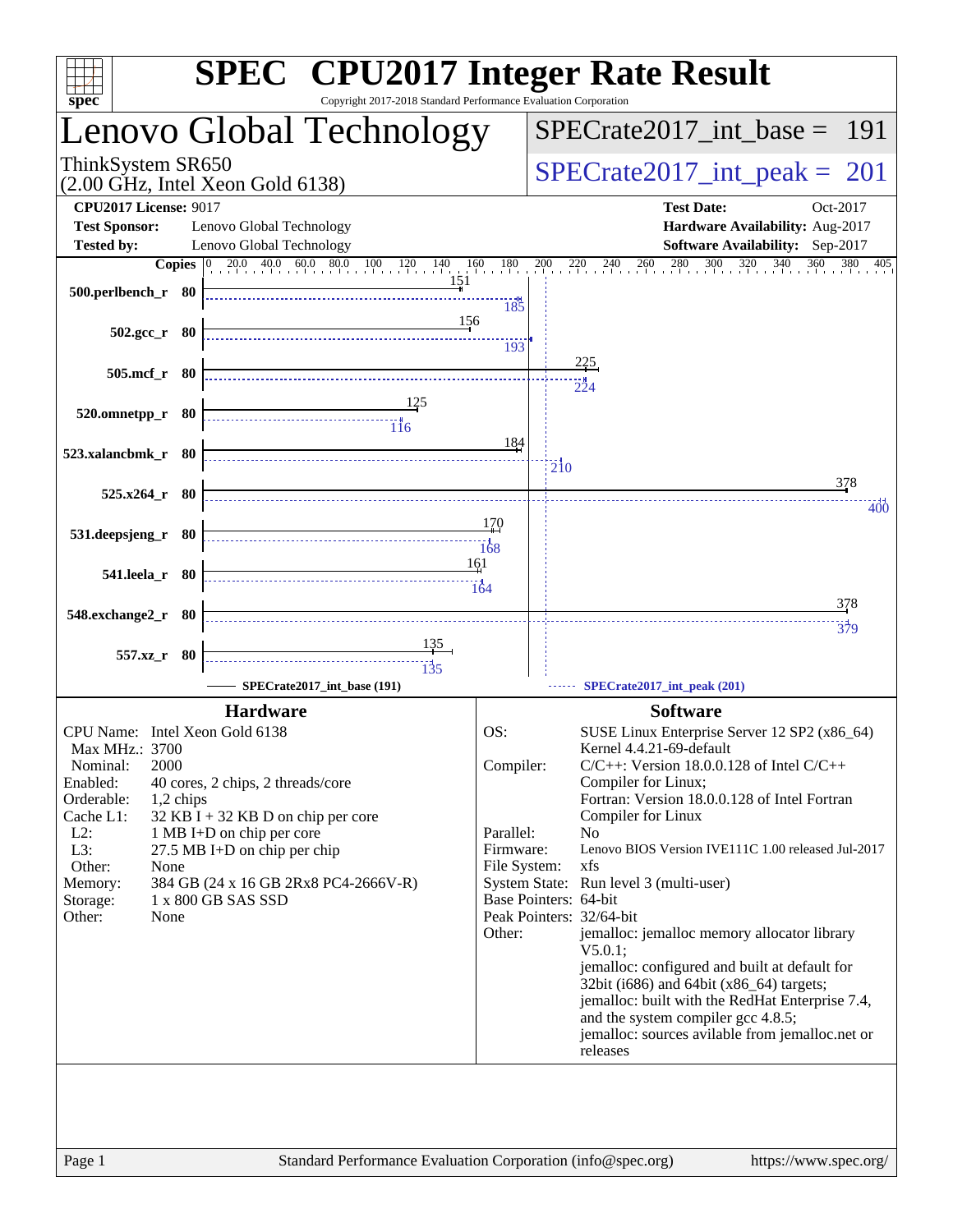

## Lenovo Global Technology

(2.00 GHz, Intel Xeon Gold 6138)

ThinkSystem SR650<br>  $(2.00 \text{ GHz. Intel Yoon Gold } 6138)$   $SPECrate2017\_int\_peak = 201$ 

[SPECrate2017\\_int\\_base =](http://www.spec.org/auto/cpu2017/Docs/result-fields.html#SPECrate2017intbase) 191

**[Test Sponsor:](http://www.spec.org/auto/cpu2017/Docs/result-fields.html#TestSponsor)** Lenovo Global Technology **[Hardware Availability:](http://www.spec.org/auto/cpu2017/Docs/result-fields.html#HardwareAvailability)** Aug-2017

**[CPU2017 License:](http://www.spec.org/auto/cpu2017/Docs/result-fields.html#CPU2017License)** 9017 **[Test Date:](http://www.spec.org/auto/cpu2017/Docs/result-fields.html#TestDate)** Oct-2017 **[Tested by:](http://www.spec.org/auto/cpu2017/Docs/result-fields.html#Testedby)** Lenovo Global Technology **[Software Availability:](http://www.spec.org/auto/cpu2017/Docs/result-fields.html#SoftwareAvailability)** Sep-2017

#### **[Results Table](http://www.spec.org/auto/cpu2017/Docs/result-fields.html#ResultsTable)**

|                                  | <b>Base</b>   |                |       |                |       | <b>Peak</b>    |       |               |                |              |                |              |                |              |
|----------------------------------|---------------|----------------|-------|----------------|-------|----------------|-------|---------------|----------------|--------------|----------------|--------------|----------------|--------------|
| <b>Benchmark</b>                 | <b>Copies</b> | <b>Seconds</b> | Ratio | <b>Seconds</b> | Ratio | <b>Seconds</b> | Ratio | <b>Copies</b> | <b>Seconds</b> | <b>Ratio</b> | <b>Seconds</b> | <b>Ratio</b> | <b>Seconds</b> | <b>Ratio</b> |
| $500.$ perlbench_r               | 80            | 837            | 152   | 846            | 151   | 843            | 151   | 80            | 682            | 187          | 690            | 185          | 688            | 185          |
| $502.\text{sec}$                 | 80            | 723            | 157   | 725            | 156   | 725            | 156   | 80            | 589            | 192          | 587            | 193          | 588            | <u>193</u>   |
| $505$ .mcf r                     | 80            | 557            | 232   | 576            | 224   | 575            | 225   | 80            | 576            | 224          | 579            | 223          | 575            | 225          |
| 520.omnetpp_r                    | 80            | 838            | 125   | 837            | 125   | 835            | 126   | 80            | 904            | 116          | 900            | 117          | 905            | 116          |
| 523.xalancbmk r                  | 80            | 453            | 187   | 459            | 184   | 459            | 184   | 80            | 401            | 211          | 402            | 210          | 402            | 210          |
| 525.x264 r                       | 80            | 371            | 378   | 370            | 378   | 371            | 377   | 80            | 350            | 400          | 352            | 398          | 350            | 400          |
| 531.deepsjeng_r                  | 80            | 526            | 174   | 538            | 170   | 541            | 170   | 80            | 546            | 168          | 544            | 168          | 544            | 168          |
| 541.leela r                      | 80            | 823            | 161   | 823            | 161   | 813            | 163   | 80            | 809            | 164          | 809            | 164          | 810            | 164          |
| 548.exchange2_r                  | 80            | 554            | 378   | 554            | 378   | 555            | 378   | 80            | 554            | 379          | 553            | 379          | 554            | 379          |
| 557.xz r                         | 80            | 591            | 146   | 640            | 135   | 641            | 135   | 80            | 642            | <u>135</u>   | 643            | 134          | 642            | 135          |
| $SPECrate2017$ int base =<br>191 |               |                |       |                |       |                |       |               |                |              |                |              |                |              |
| $SPECrate2017$ int peak =        |               |                | 201   |                |       |                |       |               |                |              |                |              |                |              |

Results appear in the [order in which they were run](http://www.spec.org/auto/cpu2017/Docs/result-fields.html#RunOrder). Bold underlined text [indicates a median measurement](http://www.spec.org/auto/cpu2017/Docs/result-fields.html#Median).

#### **[Submit Notes](http://www.spec.org/auto/cpu2017/Docs/result-fields.html#SubmitNotes)**

 The numactl mechanism was used to bind copies to processors. The config file option 'submit' was used to generate numactl commands to bind each copy to a specific processor. For details, please see the config file.

#### **[Operating System Notes](http://www.spec.org/auto/cpu2017/Docs/result-fields.html#OperatingSystemNotes)**

Stack size set to unlimited using "ulimit -s unlimited"

#### **[General Notes](http://www.spec.org/auto/cpu2017/Docs/result-fields.html#GeneralNotes)**

Environment variables set by runcpu before the start of the run: LD\_LIBRARY\_PATH = "/home/cpu2017.1.0.2.ic18.0/lib/ia32:/home/cpu2017.1.0.2.ic18.0/lib/intel64" LD\_LIBRARY\_PATH = "\$LD\_LIBRARY\_PATH:/home/cpu2017.1.0.2.ic18.0/je5.0.1-32:/home/cpu2017.1.0.2.ic18.0/je5.0.1-64" Binaries compiled on a system with 1x Intel Core i7-4790 CPU + 32GB RAM memory using Redhat Enterprise Linux 7.4 Transparent Huge Pages enabled by default Prior to runcpu invocation Filesystem page cache synced and cleared with: sync; echo 3> /proc/sys/vm/drop\_caches runcpu command invoked through numactl i.e.: numactl --interleave=all runcpu <etc>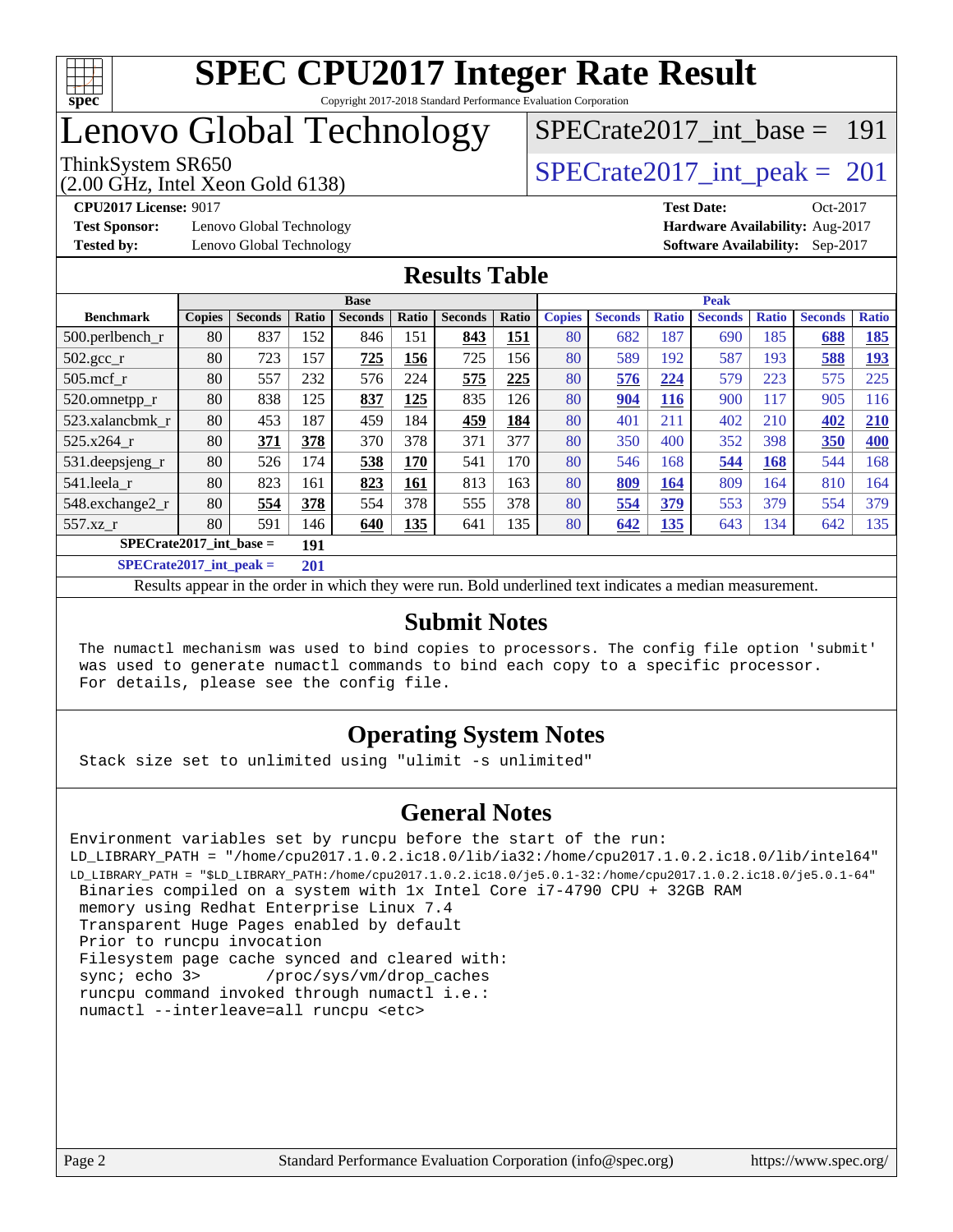

Copyright 2017-2018 Standard Performance Evaluation Corporation

### Lenovo Global Technology

[SPECrate2017\\_int\\_base =](http://www.spec.org/auto/cpu2017/Docs/result-fields.html#SPECrate2017intbase) 191

(2.00 GHz, Intel Xeon Gold 6138)

ThinkSystem SR650<br>  $\angle Q$  00 GHz, Intel Year Gald 6138)<br>  $\angle$  [SPECrate2017\\_int\\_peak =](http://www.spec.org/auto/cpu2017/Docs/result-fields.html#SPECrate2017intpeak) 201

**[Test Sponsor:](http://www.spec.org/auto/cpu2017/Docs/result-fields.html#TestSponsor)** Lenovo Global Technology **[Hardware Availability:](http://www.spec.org/auto/cpu2017/Docs/result-fields.html#HardwareAvailability)** Aug-2017 **[Tested by:](http://www.spec.org/auto/cpu2017/Docs/result-fields.html#Testedby)** Lenovo Global Technology **[Software Availability:](http://www.spec.org/auto/cpu2017/Docs/result-fields.html#SoftwareAvailability)** Sep-2017

**[CPU2017 License:](http://www.spec.org/auto/cpu2017/Docs/result-fields.html#CPU2017License)** 9017 **[Test Date:](http://www.spec.org/auto/cpu2017/Docs/result-fields.html#TestDate)** Oct-2017

#### **[Platform Notes](http://www.spec.org/auto/cpu2017/Docs/result-fields.html#PlatformNotes)**

Page 3 Standard Performance Evaluation Corporation [\(info@spec.org\)](mailto:info@spec.org) <https://www.spec.org/> BIOS configuration: Choose Operating Mode set to Maximum Performance SNC set to Enable Hardware Prefetcher set to Disable MONITORMWAIT set to Enable Execute Disable Bit set to Disable Trusted Execution Technology set to Enable Stale AtoS set to Enable LLC Deadline Alloc set to Disable Sysinfo program /home/cpu2017.1.0.2.ic18.0/bin/sysinfo Rev: r5797 of 2017-06-14 96c45e4568ad54c135fd618bcc091c0f running on Cyborg-SUT4 Tue Oct 31 06:53:26 2017 SUT (System Under Test) info as seen by some common utilities. For more information on this section, see <https://www.spec.org/cpu2017/Docs/config.html#sysinfo> From /proc/cpuinfo model name : Intel(R) Xeon(R) Gold 6138 CPU @ 2.00GHz 2 "physical id"s (chips) 80 "processors" cores, siblings (Caution: counting these is hw and system dependent. The following excerpts from /proc/cpuinfo might not be reliable. Use with caution.) cpu cores : 20 siblings : 40 physical 0: cores 0 1 2 3 4 8 9 10 11 12 16 17 18 19 20 24 25 26 27 28 physical 1: cores 0 1 2 3 4 8 9 10 11 12 16 17 18 19 20 24 25 26 27 28 From lscpu: Architecture: x86\_64 CPU op-mode(s): 32-bit, 64-bit Byte Order: Little Endian  $CPU(s):$  80 On-line CPU(s) list: 0-79 Thread(s) per core: 2 Core(s) per socket: 20 Socket(s): 2 NUMA node(s): 4 Vendor ID: GenuineIntel CPU family: 6 Model: 85 Model name: Intel(R) Xeon(R) Gold 6138 CPU @ 2.00GHz Stepping: 4 CPU MHz: 1995.312 BogoMIPS: 3990.62 Virtualization: VT-x L1d cache: 32K **(Continued on next page)**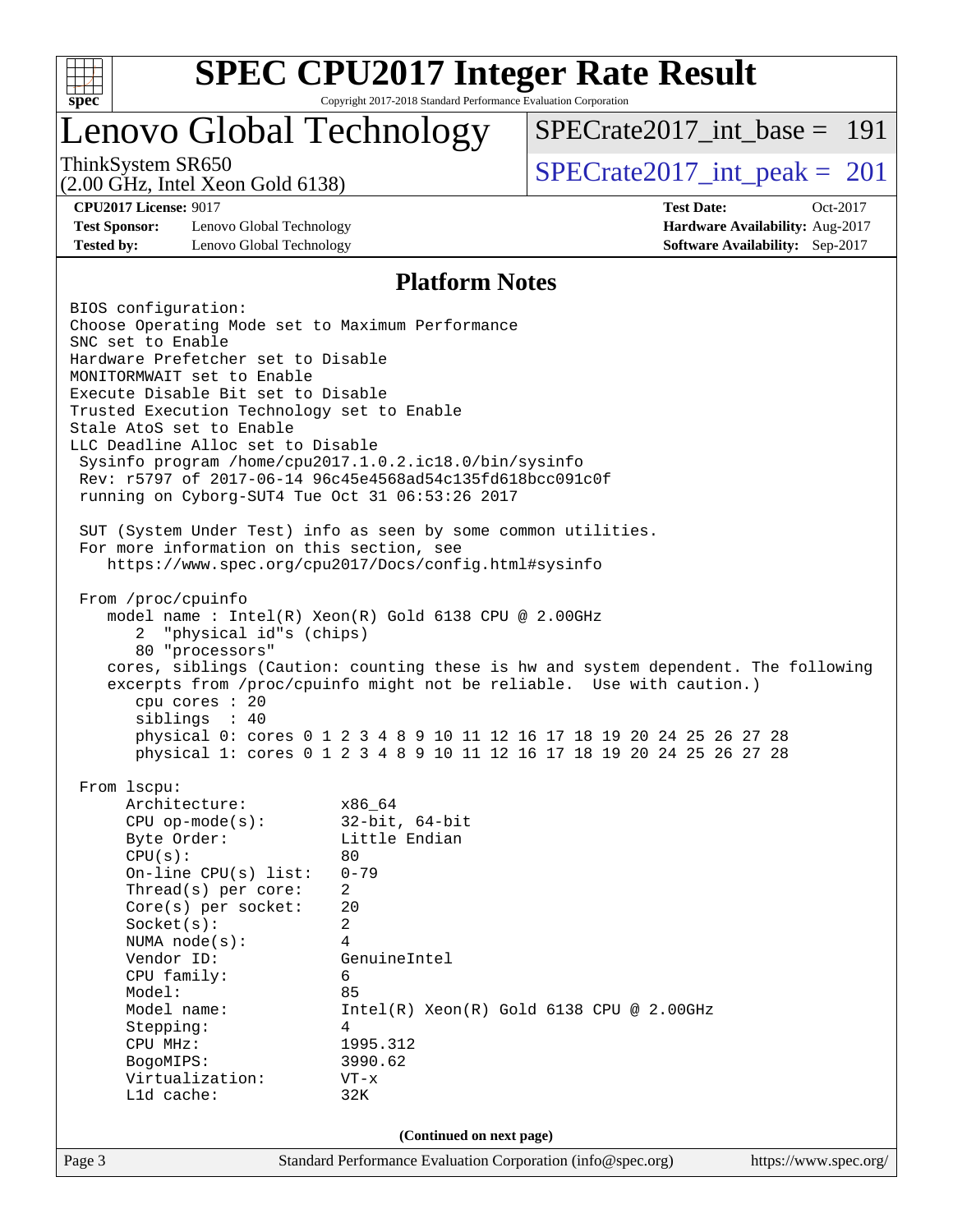

Copyright 2017-2018 Standard Performance Evaluation Corporation

Lenovo Global Technology

ThinkSystem SR650<br>  $(2.00 \text{ GHz. Intel Yoon Gold } 6138)$   $SPECrate2017\_int\_peak = 201$ 

[SPECrate2017\\_int\\_base =](http://www.spec.org/auto/cpu2017/Docs/result-fields.html#SPECrate2017intbase) 191

#### **[CPU2017 License:](http://www.spec.org/auto/cpu2017/Docs/result-fields.html#CPU2017License)** 9017 **[Test Date:](http://www.spec.org/auto/cpu2017/Docs/result-fields.html#TestDate)** Oct-2017

**[Test Sponsor:](http://www.spec.org/auto/cpu2017/Docs/result-fields.html#TestSponsor)** Lenovo Global Technology **[Hardware Availability:](http://www.spec.org/auto/cpu2017/Docs/result-fields.html#HardwareAvailability)** Aug-2017 **[Tested by:](http://www.spec.org/auto/cpu2017/Docs/result-fields.html#Testedby)** Lenovo Global Technology **[Software Availability:](http://www.spec.org/auto/cpu2017/Docs/result-fields.html#SoftwareAvailability)** Sep-2017

(2.00 GHz, Intel Xeon Gold 6138)

#### **[Platform Notes \(Continued\)](http://www.spec.org/auto/cpu2017/Docs/result-fields.html#PlatformNotes)**

L1i cache: 32K L2 cache: 1024K L3 cache: 28160K NUMA node0 CPU(s): 0-2,5,6,10-12,15,16,40-42,45,46,50-52,55,56 NUMA node1 CPU(s): 3,4,7-9,13,14,17-19,43,44,47-49,53,54,57-59 NUMA node2 CPU(s): 20-22,25,26,30-32,35,36,60-62,65,66,70-72,75,76 NUMA node3 CPU(s): 23,24,27-29,33,34,37-39,63,64,67-69,73,74,77-79 Flags: fpu vme de pse tsc msr pae mce cx8 apic sep mtrr pge mca cmov pat pse36 clflush dts acpi mmx fxsr sse sse2 ss ht tm pbe syscall nx pdpe1gb rdtscp lm constant\_tsc art arch\_perfmon pebs bts rep\_good nopl xtopology nonstop\_tsc aperfmperf eagerfpu pni pclmulqdq dtes64 monitor ds\_cpl vmx smx est tm2 ssse3 sdbg fma cx16 xtpr pdcm pcid dca sse4\_1 sse4\_2 x2apic movbe popcnt tsc\_deadline\_timer aes xsave avx f16c rdrand lahf\_lm abm 3dnowprefetch ida arat epb pln pts dtherm intel\_pt tpr\_shadow vnmi flexpriority ept vpid fsgsbase tsc\_adjust bmi1 hle avx2 smep bmi2 erms invpcid rtm cqm mpx avx512f avx512dq rdseed adx smap clflushopt clwb avx512cd avx512bw avx512vl xsaveopt xsavec xgetbv1 cqm\_llc cqm\_occup\_llc /proc/cpuinfo cache data cache size : 28160 KB From numactl --hardware WARNING: a numactl 'node' might or might not correspond to a physical chip. available: 4 nodes (0-3) node 0 cpus: 0 1 2 5 6 10 11 12 15 16 40 41 42 45 46 50 51 52 55 56 node 0 size: 96356 MB node 0 free: 95924 MB node 1 cpus: 3 4 7 8 9 13 14 17 18 19 43 44 47 48 49 53 54 57 58 59 node 1 size: 96753 MB node 1 free: 96336 MB node 2 cpus: 20 21 22 25 26 30 31 32 35 36 60 61 62 65 66 70 71 72 75 76 node 2 size: 96753 MB node 2 free: 96198 MB node 3 cpus: 23 24 27 28 29 33 34 37 38 39 63 64 67 68 69 73 74 77 78 79 node 3 size: 96750 MB node 3 free: 96383 MB node distances: node 0 1 2 3 0: 10 11 21 21 1: 11 10 21 21 2: 21 21 10 11 3: 21 21 11 10 From /proc/meminfo MemTotal: 395892080 kB HugePages\_Total: 0 Hugepagesize: 2048 kB **(Continued on next page)**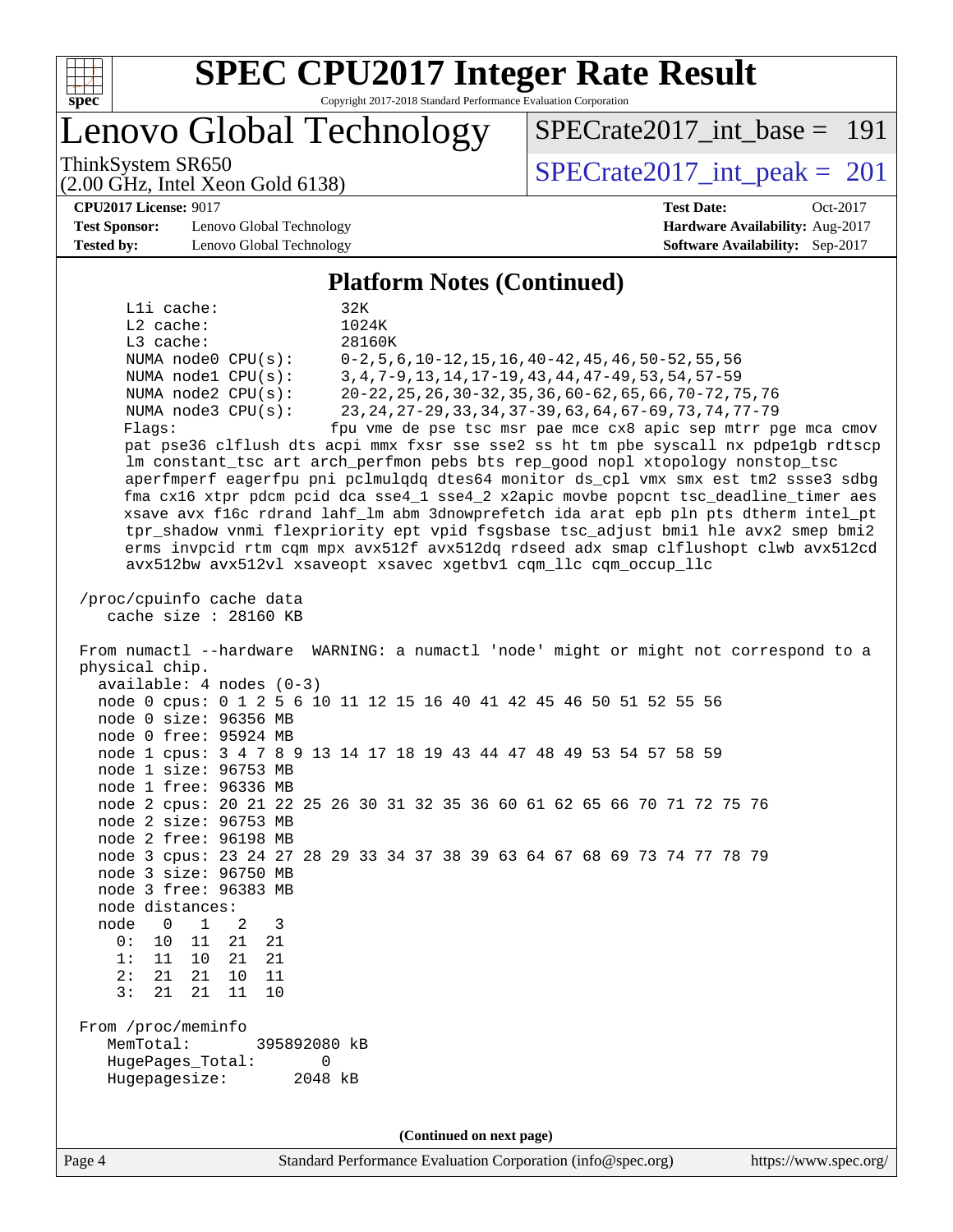

### Lenovo Global Technology

[SPECrate2017\\_int\\_base =](http://www.spec.org/auto/cpu2017/Docs/result-fields.html#SPECrate2017intbase) 191

(2.00 GHz, Intel Xeon Gold 6138)

ThinkSystem SR650<br>  $(2.00 \text{ GHz. Intel Yoon Gold } 6138)$   $SPECrate2017\_int\_peak = 201$ 

**[Test Sponsor:](http://www.spec.org/auto/cpu2017/Docs/result-fields.html#TestSponsor)** Lenovo Global Technology **[Hardware Availability:](http://www.spec.org/auto/cpu2017/Docs/result-fields.html#HardwareAvailability)** Aug-2017 **[Tested by:](http://www.spec.org/auto/cpu2017/Docs/result-fields.html#Testedby)** Lenovo Global Technology **[Software Availability:](http://www.spec.org/auto/cpu2017/Docs/result-fields.html#SoftwareAvailability)** Sep-2017

**[CPU2017 License:](http://www.spec.org/auto/cpu2017/Docs/result-fields.html#CPU2017License)** 9017 **[Test Date:](http://www.spec.org/auto/cpu2017/Docs/result-fields.html#TestDate)** Oct-2017

#### **[Platform Notes \(Continued\)](http://www.spec.org/auto/cpu2017/Docs/result-fields.html#PlatformNotes)**

 From /etc/\*release\* /etc/\*version\* SuSE-release: SUSE Linux Enterprise Server 12 (x86\_64) VERSION = 12 PATCHLEVEL = 2 # This file is deprecated and will be removed in a future service pack or release. # Please check /etc/os-release for details about this release. os-release: NAME="SLES" VERSION="12-SP2" VERSION\_ID="12.2" PRETTY NAME="SUSE Linux Enterprise Server 12 SP2" ID="sles" ANSI\_COLOR="0;32" CPE\_NAME="cpe:/o:suse:sles:12:sp2" uname -a: Linux Cyborg-SUT4 4.4.21-69-default #1 SMP Tue Oct 25 10:58:20 UTC 2016 (9464f67) x86\_64 x86\_64 x86\_64 GNU/Linux run-level 3 Oct 31 06:51 SPEC is set to: /home/cpu2017.1.0.2.ic18.0 Filesystem Type Size Used Avail Use% Mounted on /dev/sda3 xfs 445G 59G 386G 14% / Additional information from dmidecode follows. WARNING: Use caution when you interpret this section. The 'dmidecode' program reads system data which is "intended to allow hardware to be accurately determined", but the intent may not be met, as there are frequent changes to hardware, firmware, and the "DMTF SMBIOS" standard. BIOS Lenovo -[IVE111C-1.00]- 07/17/2017 Memory: 24x Samsung M393A2K43BB1-CTD 16 GB 2 rank 2666 (End of data from sysinfo program) **[Compiler Version Notes](http://www.spec.org/auto/cpu2017/Docs/result-fields.html#CompilerVersionNotes)** ============================================================================== CC 500.perlbench  $r(base)$  502.gcc  $r(base)$  505.mcf  $r(base, peak)$  525.x264\_r(base, peak) 557.xz\_r(base, peak) ----------------------------------------------------------------------------- icc (ICC) 18.0.0 20170811 Copyright (C) 1985-2017 Intel Corporation. All rights reserved. ------------------------------------------------------------------------------

**(Continued on next page)**

Page 5 Standard Performance Evaluation Corporation [\(info@spec.org\)](mailto:info@spec.org) <https://www.spec.org/>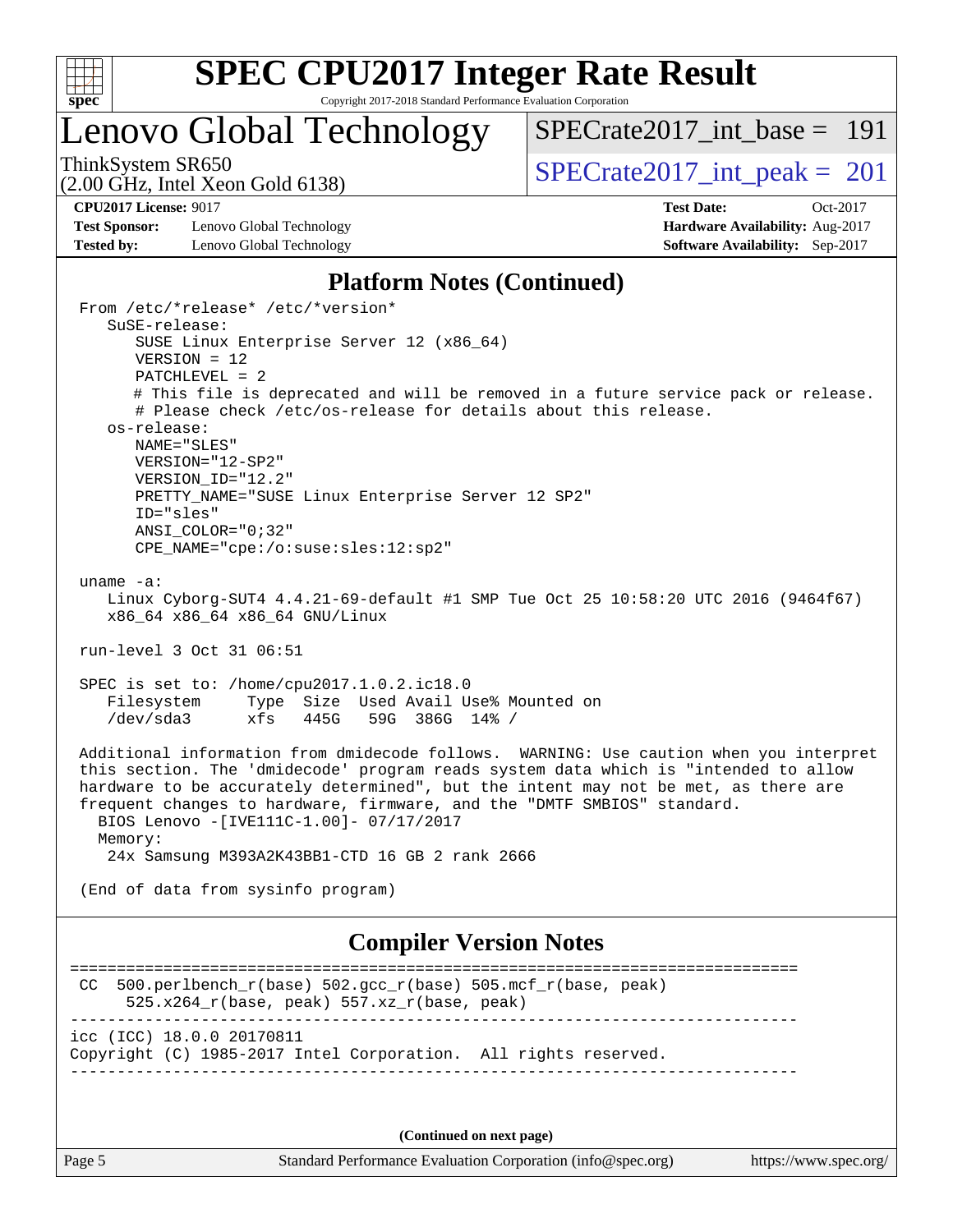

Copyright 2017-2018 Standard Performance Evaluation Corporation

### Lenovo Global Technology

[SPECrate2017\\_int\\_base =](http://www.spec.org/auto/cpu2017/Docs/result-fields.html#SPECrate2017intbase) 191

(2.00 GHz, Intel Xeon Gold 6138)

ThinkSystem SR650<br>(2.00 GHz, Intel Xeon Gold 6138) [SPECrate2017\\_int\\_peak =](http://www.spec.org/auto/cpu2017/Docs/result-fields.html#SPECrate2017intpeak) 201

**[Test Sponsor:](http://www.spec.org/auto/cpu2017/Docs/result-fields.html#TestSponsor)** Lenovo Global Technology **[Hardware Availability:](http://www.spec.org/auto/cpu2017/Docs/result-fields.html#HardwareAvailability)** Aug-2017 **[Tested by:](http://www.spec.org/auto/cpu2017/Docs/result-fields.html#Testedby)** Lenovo Global Technology **[Software Availability:](http://www.spec.org/auto/cpu2017/Docs/result-fields.html#SoftwareAvailability)** Sep-2017

**[CPU2017 License:](http://www.spec.org/auto/cpu2017/Docs/result-fields.html#CPU2017License)** 9017 **[Test Date:](http://www.spec.org/auto/cpu2017/Docs/result-fields.html#TestDate)** Oct-2017

### **[Compiler Version Notes \(Continued\)](http://www.spec.org/auto/cpu2017/Docs/result-fields.html#CompilerVersionNotes)**

| 500.perlbench $r(\text{peak})$ 502.gcc $r(\text{peak})$<br>CC.                                                             |
|----------------------------------------------------------------------------------------------------------------------------|
| icc (ICC) 18.0.0 20170811<br>Copyright (C) 1985-2017 Intel Corporation. All rights reserved.                               |
| CXXC 520.omnetpp $r(base)$ 523.xalancbmk $r(base)$ 531.deepsjeng $r(base)$<br>$541.$ leela $r(base)$                       |
| icpc (ICC) 18.0.0 20170811<br>Copyright (C) 1985-2017 Intel Corporation. All rights reserved.                              |
| CXXC 520.omnetpp $r(\text{peak})$ 523.xalancbmk $r(\text{peak})$ 531.deepsjeng $r(\text{peak})$<br>$541.$ leela $r$ (peak) |
| icpc (ICC) 18.0.0 20170811<br>Copyright (C) 1985-2017 Intel Corporation. All rights reserved.                              |
| 548.exchange2 r(base, peak)<br>FC                                                                                          |
| ifort (IFORT) 18.0.0 20170811<br>Copyright (C) 1985-2017 Intel Corporation. All rights reserved.                           |

### **[Base Compiler Invocation](http://www.spec.org/auto/cpu2017/Docs/result-fields.html#BaseCompilerInvocation)**

[C benchmarks](http://www.spec.org/auto/cpu2017/Docs/result-fields.html#Cbenchmarks): [icc](http://www.spec.org/cpu2017/results/res2017q4/cpu2017-20171113-00488.flags.html#user_CCbase_intel_icc_18.0_66fc1ee009f7361af1fbd72ca7dcefbb700085f36577c54f309893dd4ec40d12360134090235512931783d35fd58c0460139e722d5067c5574d8eaf2b3e37e92)

[C++ benchmarks:](http://www.spec.org/auto/cpu2017/Docs/result-fields.html#CXXbenchmarks) [icpc](http://www.spec.org/cpu2017/results/res2017q4/cpu2017-20171113-00488.flags.html#user_CXXbase_intel_icpc_18.0_c510b6838c7f56d33e37e94d029a35b4a7bccf4766a728ee175e80a419847e808290a9b78be685c44ab727ea267ec2f070ec5dc83b407c0218cded6866a35d07)

[Fortran benchmarks](http://www.spec.org/auto/cpu2017/Docs/result-fields.html#Fortranbenchmarks): [ifort](http://www.spec.org/cpu2017/results/res2017q4/cpu2017-20171113-00488.flags.html#user_FCbase_intel_ifort_18.0_8111460550e3ca792625aed983ce982f94888b8b503583aa7ba2b8303487b4d8a21a13e7191a45c5fd58ff318f48f9492884d4413fa793fd88dd292cad7027ca)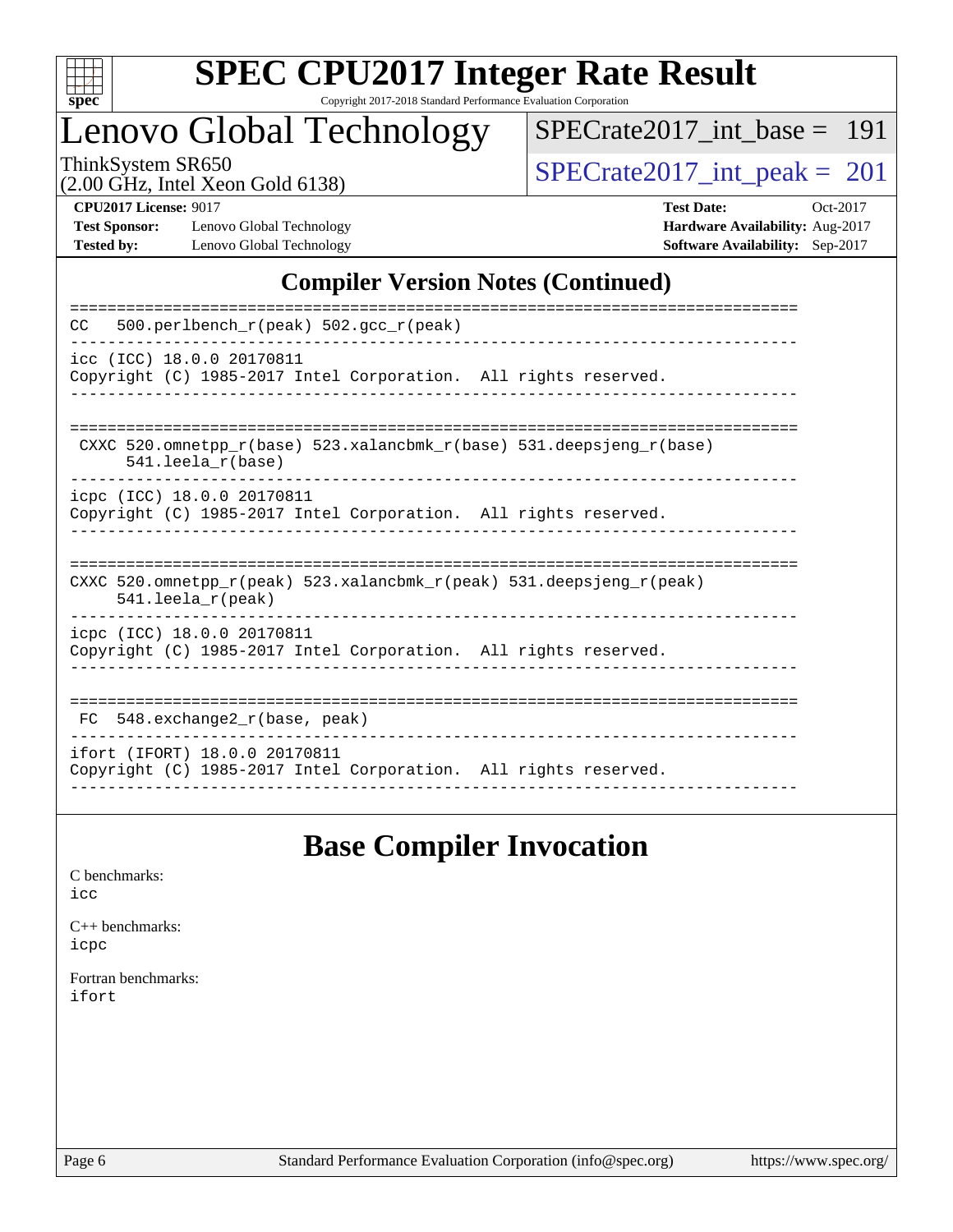

### Lenovo Global Technology

[SPECrate2017\\_int\\_base =](http://www.spec.org/auto/cpu2017/Docs/result-fields.html#SPECrate2017intbase) 191

(2.00 GHz, Intel Xeon Gold 6138)

ThinkSystem SR650<br>  $\overline{SPEC}$ rate2017\_int\_peak = 201

**[CPU2017 License:](http://www.spec.org/auto/cpu2017/Docs/result-fields.html#CPU2017License)** 9017 **[Test Date:](http://www.spec.org/auto/cpu2017/Docs/result-fields.html#TestDate)** Oct-2017

**[Test Sponsor:](http://www.spec.org/auto/cpu2017/Docs/result-fields.html#TestSponsor)** Lenovo Global Technology **[Hardware Availability:](http://www.spec.org/auto/cpu2017/Docs/result-fields.html#HardwareAvailability)** Aug-2017 **[Tested by:](http://www.spec.org/auto/cpu2017/Docs/result-fields.html#Testedby)** Lenovo Global Technology **[Software Availability:](http://www.spec.org/auto/cpu2017/Docs/result-fields.html#SoftwareAvailability)** Sep-2017

# **[Base Portability Flags](http://www.spec.org/auto/cpu2017/Docs/result-fields.html#BasePortabilityFlags)**

 500.perlbench\_r: [-DSPEC\\_LP64](http://www.spec.org/cpu2017/results/res2017q4/cpu2017-20171113-00488.flags.html#b500.perlbench_r_basePORTABILITY_DSPEC_LP64) [-DSPEC\\_LINUX\\_X64](http://www.spec.org/cpu2017/results/res2017q4/cpu2017-20171113-00488.flags.html#b500.perlbench_r_baseCPORTABILITY_DSPEC_LINUX_X64) 502.gcc\_r: [-DSPEC\\_LP64](http://www.spec.org/cpu2017/results/res2017q4/cpu2017-20171113-00488.flags.html#suite_basePORTABILITY502_gcc_r_DSPEC_LP64) 505.mcf\_r: [-DSPEC\\_LP64](http://www.spec.org/cpu2017/results/res2017q4/cpu2017-20171113-00488.flags.html#suite_basePORTABILITY505_mcf_r_DSPEC_LP64) 520.omnetpp\_r: [-DSPEC\\_LP64](http://www.spec.org/cpu2017/results/res2017q4/cpu2017-20171113-00488.flags.html#suite_basePORTABILITY520_omnetpp_r_DSPEC_LP64) 523.xalancbmk\_r: [-DSPEC\\_LP64](http://www.spec.org/cpu2017/results/res2017q4/cpu2017-20171113-00488.flags.html#suite_basePORTABILITY523_xalancbmk_r_DSPEC_LP64) [-DSPEC\\_LINUX](http://www.spec.org/cpu2017/results/res2017q4/cpu2017-20171113-00488.flags.html#b523.xalancbmk_r_baseCXXPORTABILITY_DSPEC_LINUX) 525.x264\_r: [-DSPEC\\_LP64](http://www.spec.org/cpu2017/results/res2017q4/cpu2017-20171113-00488.flags.html#suite_basePORTABILITY525_x264_r_DSPEC_LP64) 531.deepsjeng\_r: [-DSPEC\\_LP64](http://www.spec.org/cpu2017/results/res2017q4/cpu2017-20171113-00488.flags.html#suite_basePORTABILITY531_deepsjeng_r_DSPEC_LP64) 541.leela\_r: [-DSPEC\\_LP64](http://www.spec.org/cpu2017/results/res2017q4/cpu2017-20171113-00488.flags.html#suite_basePORTABILITY541_leela_r_DSPEC_LP64) 548.exchange2\_r: [-DSPEC\\_LP64](http://www.spec.org/cpu2017/results/res2017q4/cpu2017-20171113-00488.flags.html#suite_basePORTABILITY548_exchange2_r_DSPEC_LP64) 557.xz\_r: [-DSPEC\\_LP64](http://www.spec.org/cpu2017/results/res2017q4/cpu2017-20171113-00488.flags.html#suite_basePORTABILITY557_xz_r_DSPEC_LP64)

### **[Base Optimization Flags](http://www.spec.org/auto/cpu2017/Docs/result-fields.html#BaseOptimizationFlags)**

#### [C benchmarks](http://www.spec.org/auto/cpu2017/Docs/result-fields.html#Cbenchmarks):

[-Wl,-z,muldefs](http://www.spec.org/cpu2017/results/res2017q4/cpu2017-20171113-00488.flags.html#user_CCbase_link_force_multiple1_b4cbdb97b34bdee9ceefcfe54f4c8ea74255f0b02a4b23e853cdb0e18eb4525ac79b5a88067c842dd0ee6996c24547a27a4b99331201badda8798ef8a743f577) [-xCORE-AVX512](http://www.spec.org/cpu2017/results/res2017q4/cpu2017-20171113-00488.flags.html#user_CCbase_f-xCORE-AVX512) [-ipo](http://www.spec.org/cpu2017/results/res2017q4/cpu2017-20171113-00488.flags.html#user_CCbase_f-ipo) [-O3](http://www.spec.org/cpu2017/results/res2017q4/cpu2017-20171113-00488.flags.html#user_CCbase_f-O3) [-no-prec-div](http://www.spec.org/cpu2017/results/res2017q4/cpu2017-20171113-00488.flags.html#user_CCbase_f-no-prec-div) [-qopt-mem-layout-trans=3](http://www.spec.org/cpu2017/results/res2017q4/cpu2017-20171113-00488.flags.html#user_CCbase_f-qopt-mem-layout-trans_de80db37974c74b1f0e20d883f0b675c88c3b01e9d123adea9b28688d64333345fb62bc4a798493513fdb68f60282f9a726aa07f478b2f7113531aecce732043) [-L/usr/local/je5.0.1-64/lib](http://www.spec.org/cpu2017/results/res2017q4/cpu2017-20171113-00488.flags.html#user_CCbase_jemalloc_link_path64_4b10a636b7bce113509b17f3bd0d6226c5fb2346b9178c2d0232c14f04ab830f976640479e5c33dc2bcbbdad86ecfb6634cbbd4418746f06f368b512fced5394) [-ljemalloc](http://www.spec.org/cpu2017/results/res2017q4/cpu2017-20171113-00488.flags.html#user_CCbase_jemalloc_link_lib_d1249b907c500fa1c0672f44f562e3d0f79738ae9e3c4a9c376d49f265a04b9c99b167ecedbf6711b3085be911c67ff61f150a17b3472be731631ba4d0471706)

[C++ benchmarks:](http://www.spec.org/auto/cpu2017/Docs/result-fields.html#CXXbenchmarks)

[-Wl,-z,muldefs](http://www.spec.org/cpu2017/results/res2017q4/cpu2017-20171113-00488.flags.html#user_CXXbase_link_force_multiple1_b4cbdb97b34bdee9ceefcfe54f4c8ea74255f0b02a4b23e853cdb0e18eb4525ac79b5a88067c842dd0ee6996c24547a27a4b99331201badda8798ef8a743f577) [-xCORE-AVX512](http://www.spec.org/cpu2017/results/res2017q4/cpu2017-20171113-00488.flags.html#user_CXXbase_f-xCORE-AVX512) [-ipo](http://www.spec.org/cpu2017/results/res2017q4/cpu2017-20171113-00488.flags.html#user_CXXbase_f-ipo) [-O3](http://www.spec.org/cpu2017/results/res2017q4/cpu2017-20171113-00488.flags.html#user_CXXbase_f-O3) [-no-prec-div](http://www.spec.org/cpu2017/results/res2017q4/cpu2017-20171113-00488.flags.html#user_CXXbase_f-no-prec-div) [-qopt-mem-layout-trans=3](http://www.spec.org/cpu2017/results/res2017q4/cpu2017-20171113-00488.flags.html#user_CXXbase_f-qopt-mem-layout-trans_de80db37974c74b1f0e20d883f0b675c88c3b01e9d123adea9b28688d64333345fb62bc4a798493513fdb68f60282f9a726aa07f478b2f7113531aecce732043) [-L/usr/local/je5.0.1-64/lib](http://www.spec.org/cpu2017/results/res2017q4/cpu2017-20171113-00488.flags.html#user_CXXbase_jemalloc_link_path64_4b10a636b7bce113509b17f3bd0d6226c5fb2346b9178c2d0232c14f04ab830f976640479e5c33dc2bcbbdad86ecfb6634cbbd4418746f06f368b512fced5394) [-ljemalloc](http://www.spec.org/cpu2017/results/res2017q4/cpu2017-20171113-00488.flags.html#user_CXXbase_jemalloc_link_lib_d1249b907c500fa1c0672f44f562e3d0f79738ae9e3c4a9c376d49f265a04b9c99b167ecedbf6711b3085be911c67ff61f150a17b3472be731631ba4d0471706)

#### [Fortran benchmarks](http://www.spec.org/auto/cpu2017/Docs/result-fields.html#Fortranbenchmarks):

[-Wl,-z,muldefs](http://www.spec.org/cpu2017/results/res2017q4/cpu2017-20171113-00488.flags.html#user_FCbase_link_force_multiple1_b4cbdb97b34bdee9ceefcfe54f4c8ea74255f0b02a4b23e853cdb0e18eb4525ac79b5a88067c842dd0ee6996c24547a27a4b99331201badda8798ef8a743f577) [-xCORE-AVX512](http://www.spec.org/cpu2017/results/res2017q4/cpu2017-20171113-00488.flags.html#user_FCbase_f-xCORE-AVX512) [-ipo](http://www.spec.org/cpu2017/results/res2017q4/cpu2017-20171113-00488.flags.html#user_FCbase_f-ipo) [-O3](http://www.spec.org/cpu2017/results/res2017q4/cpu2017-20171113-00488.flags.html#user_FCbase_f-O3) [-no-prec-div](http://www.spec.org/cpu2017/results/res2017q4/cpu2017-20171113-00488.flags.html#user_FCbase_f-no-prec-div) [-qopt-mem-layout-trans=3](http://www.spec.org/cpu2017/results/res2017q4/cpu2017-20171113-00488.flags.html#user_FCbase_f-qopt-mem-layout-trans_de80db37974c74b1f0e20d883f0b675c88c3b01e9d123adea9b28688d64333345fb62bc4a798493513fdb68f60282f9a726aa07f478b2f7113531aecce732043) [-nostandard-realloc-lhs](http://www.spec.org/cpu2017/results/res2017q4/cpu2017-20171113-00488.flags.html#user_FCbase_f_2003_std_realloc_82b4557e90729c0f113870c07e44d33d6f5a304b4f63d4c15d2d0f1fab99f5daaed73bdb9275d9ae411527f28b936061aa8b9c8f2d63842963b95c9dd6426b8a) [-align array32byte](http://www.spec.org/cpu2017/results/res2017q4/cpu2017-20171113-00488.flags.html#user_FCbase_align_array32byte_b982fe038af199962ba9a80c053b8342c548c85b40b8e86eb3cc33dee0d7986a4af373ac2d51c3f7cf710a18d62fdce2948f201cd044323541f22fc0fffc51b6) [-L/usr/local/je5.0.1-64/lib](http://www.spec.org/cpu2017/results/res2017q4/cpu2017-20171113-00488.flags.html#user_FCbase_jemalloc_link_path64_4b10a636b7bce113509b17f3bd0d6226c5fb2346b9178c2d0232c14f04ab830f976640479e5c33dc2bcbbdad86ecfb6634cbbd4418746f06f368b512fced5394) [-ljemalloc](http://www.spec.org/cpu2017/results/res2017q4/cpu2017-20171113-00488.flags.html#user_FCbase_jemalloc_link_lib_d1249b907c500fa1c0672f44f562e3d0f79738ae9e3c4a9c376d49f265a04b9c99b167ecedbf6711b3085be911c67ff61f150a17b3472be731631ba4d0471706)

### **[Base Other Flags](http://www.spec.org/auto/cpu2017/Docs/result-fields.html#BaseOtherFlags)**

[C benchmarks](http://www.spec.org/auto/cpu2017/Docs/result-fields.html#Cbenchmarks):  $-m64 - std= c11$  $-m64 - std= c11$ 

[C++ benchmarks:](http://www.spec.org/auto/cpu2017/Docs/result-fields.html#CXXbenchmarks)  $-m64$ 

[Fortran benchmarks](http://www.spec.org/auto/cpu2017/Docs/result-fields.html#Fortranbenchmarks): [-m64](http://www.spec.org/cpu2017/results/res2017q4/cpu2017-20171113-00488.flags.html#user_FCbase_intel_intel64_18.0_af43caccfc8ded86e7699f2159af6efc7655f51387b94da716254467f3c01020a5059329e2569e4053f409e7c9202a7efc638f7a6d1ffb3f52dea4a3e31d82ab)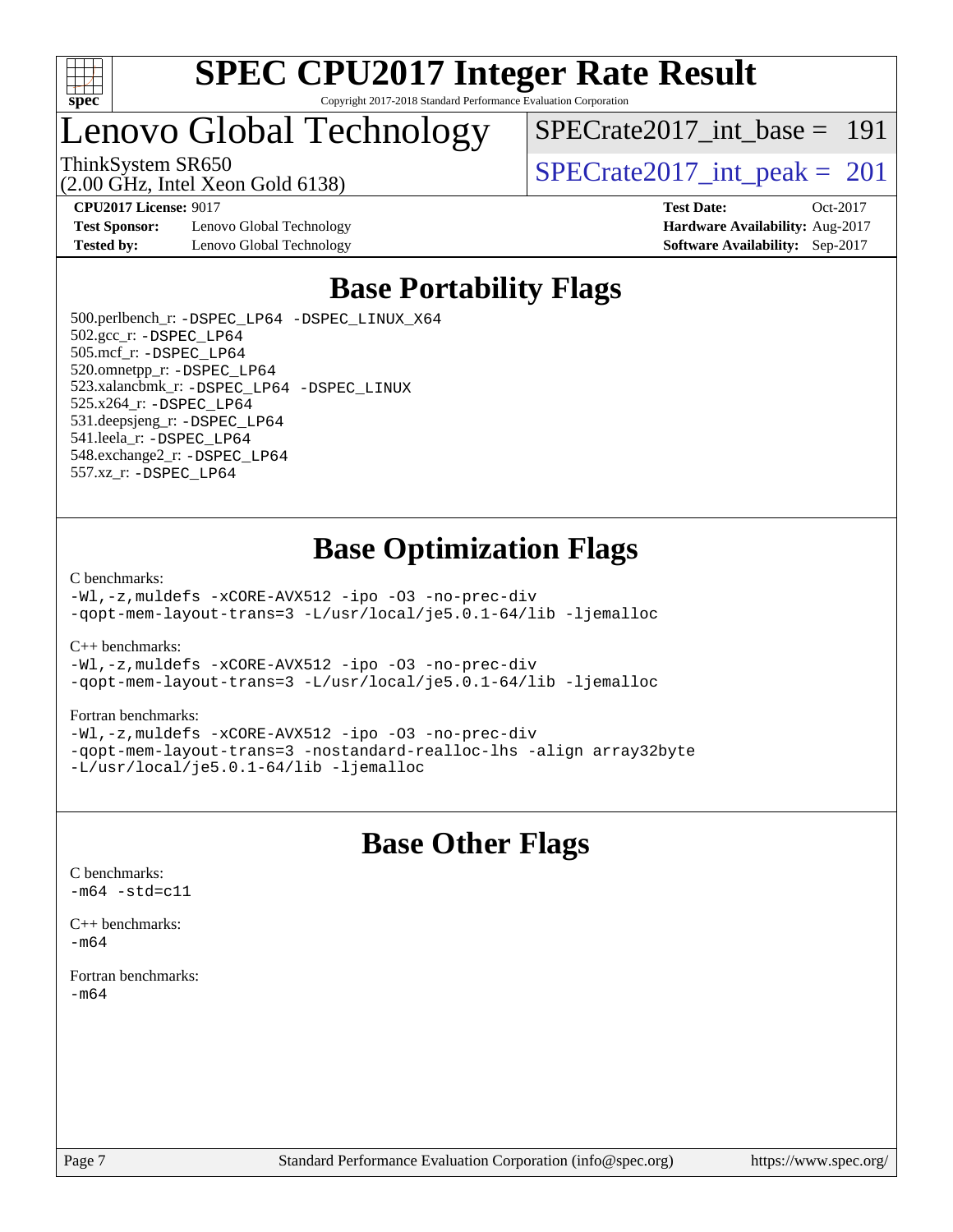

### Lenovo Global Technology

 $SPECrate2017\_int\_base = 191$ 

(2.00 GHz, Intel Xeon Gold 6138)

ThinkSystem SR650<br>  $\angle Q$  00 GHz, Intel Year Gald 6138)<br>  $\angle$  [SPECrate2017\\_int\\_peak =](http://www.spec.org/auto/cpu2017/Docs/result-fields.html#SPECrate2017intpeak) 201

**[Test Sponsor:](http://www.spec.org/auto/cpu2017/Docs/result-fields.html#TestSponsor)** Lenovo Global Technology **[Hardware Availability:](http://www.spec.org/auto/cpu2017/Docs/result-fields.html#HardwareAvailability)** Aug-2017 **[Tested by:](http://www.spec.org/auto/cpu2017/Docs/result-fields.html#Testedby)** Lenovo Global Technology **[Software Availability:](http://www.spec.org/auto/cpu2017/Docs/result-fields.html#SoftwareAvailability)** Sep-2017

**[CPU2017 License:](http://www.spec.org/auto/cpu2017/Docs/result-fields.html#CPU2017License)** 9017 **[Test Date:](http://www.spec.org/auto/cpu2017/Docs/result-fields.html#TestDate)** Oct-2017

### **[Peak Compiler Invocation](http://www.spec.org/auto/cpu2017/Docs/result-fields.html#PeakCompilerInvocation)**

[C benchmarks:](http://www.spec.org/auto/cpu2017/Docs/result-fields.html#Cbenchmarks)

[icc](http://www.spec.org/cpu2017/results/res2017q4/cpu2017-20171113-00488.flags.html#user_CCpeak_intel_icc_18.0_66fc1ee009f7361af1fbd72ca7dcefbb700085f36577c54f309893dd4ec40d12360134090235512931783d35fd58c0460139e722d5067c5574d8eaf2b3e37e92)

[C++ benchmarks:](http://www.spec.org/auto/cpu2017/Docs/result-fields.html#CXXbenchmarks) [icpc](http://www.spec.org/cpu2017/results/res2017q4/cpu2017-20171113-00488.flags.html#user_CXXpeak_intel_icpc_18.0_c510b6838c7f56d33e37e94d029a35b4a7bccf4766a728ee175e80a419847e808290a9b78be685c44ab727ea267ec2f070ec5dc83b407c0218cded6866a35d07)

[Fortran benchmarks](http://www.spec.org/auto/cpu2017/Docs/result-fields.html#Fortranbenchmarks): [ifort](http://www.spec.org/cpu2017/results/res2017q4/cpu2017-20171113-00488.flags.html#user_FCpeak_intel_ifort_18.0_8111460550e3ca792625aed983ce982f94888b8b503583aa7ba2b8303487b4d8a21a13e7191a45c5fd58ff318f48f9492884d4413fa793fd88dd292cad7027ca)

### **[Peak Portability Flags](http://www.spec.org/auto/cpu2017/Docs/result-fields.html#PeakPortabilityFlags)**

 500.perlbench\_r: [-DSPEC\\_LP64](http://www.spec.org/cpu2017/results/res2017q4/cpu2017-20171113-00488.flags.html#b500.perlbench_r_peakPORTABILITY_DSPEC_LP64) [-DSPEC\\_LINUX\\_X64](http://www.spec.org/cpu2017/results/res2017q4/cpu2017-20171113-00488.flags.html#b500.perlbench_r_peakCPORTABILITY_DSPEC_LINUX_X64) 502.gcc\_r: [-D\\_FILE\\_OFFSET\\_BITS=64](http://www.spec.org/cpu2017/results/res2017q4/cpu2017-20171113-00488.flags.html#user_peakPORTABILITY502_gcc_r_file_offset_bits_64_5ae949a99b284ddf4e95728d47cb0843d81b2eb0e18bdfe74bbf0f61d0b064f4bda2f10ea5eb90e1dcab0e84dbc592acfc5018bc955c18609f94ddb8d550002c) 505.mcf\_r: [-DSPEC\\_LP64](http://www.spec.org/cpu2017/results/res2017q4/cpu2017-20171113-00488.flags.html#suite_peakPORTABILITY505_mcf_r_DSPEC_LP64) 520.omnetpp\_r: [-DSPEC\\_LP64](http://www.spec.org/cpu2017/results/res2017q4/cpu2017-20171113-00488.flags.html#suite_peakPORTABILITY520_omnetpp_r_DSPEC_LP64) 523.xalancbmk\_r: [-D\\_FILE\\_OFFSET\\_BITS=64](http://www.spec.org/cpu2017/results/res2017q4/cpu2017-20171113-00488.flags.html#user_peakPORTABILITY523_xalancbmk_r_file_offset_bits_64_5ae949a99b284ddf4e95728d47cb0843d81b2eb0e18bdfe74bbf0f61d0b064f4bda2f10ea5eb90e1dcab0e84dbc592acfc5018bc955c18609f94ddb8d550002c) [-DSPEC\\_LINUX](http://www.spec.org/cpu2017/results/res2017q4/cpu2017-20171113-00488.flags.html#b523.xalancbmk_r_peakCXXPORTABILITY_DSPEC_LINUX) 525.x264\_r: [-DSPEC\\_LP64](http://www.spec.org/cpu2017/results/res2017q4/cpu2017-20171113-00488.flags.html#suite_peakPORTABILITY525_x264_r_DSPEC_LP64) 531.deepsjeng\_r: [-DSPEC\\_LP64](http://www.spec.org/cpu2017/results/res2017q4/cpu2017-20171113-00488.flags.html#suite_peakPORTABILITY531_deepsjeng_r_DSPEC_LP64) 541.leela\_r: [-DSPEC\\_LP64](http://www.spec.org/cpu2017/results/res2017q4/cpu2017-20171113-00488.flags.html#suite_peakPORTABILITY541_leela_r_DSPEC_LP64) 548.exchange2\_r: [-DSPEC\\_LP64](http://www.spec.org/cpu2017/results/res2017q4/cpu2017-20171113-00488.flags.html#suite_peakPORTABILITY548_exchange2_r_DSPEC_LP64) 557.xz\_r: [-DSPEC\\_LP64](http://www.spec.org/cpu2017/results/res2017q4/cpu2017-20171113-00488.flags.html#suite_peakPORTABILITY557_xz_r_DSPEC_LP64)

### **[Peak Optimization Flags](http://www.spec.org/auto/cpu2017/Docs/result-fields.html#PeakOptimizationFlags)**

[C benchmarks](http://www.spec.org/auto/cpu2017/Docs/result-fields.html#Cbenchmarks):

```
 500.perlbench_r: -Wl,-z,muldefs -prof-gen(pass 1) -prof-use(pass 2) -ipo
-xCORE-AVX512 -O3 -no-prec-div -qopt-mem-layout-trans=3
-fno-strict-overflow -L/usr/local/je5.0.1-64/lib
-ljemalloc
 502.gcc_r: -L/opt/intel/compilers_and_libraries_2018/linux/lib/ia32
-Wl,-z,muldefs -prof-gen(pass 1) -prof-use(pass 2) -ipo
-xCORE-AVX512 -O3 -no-prec-div -qopt-mem-layout-trans=3
-L/usr/local/je5.0.1-32/lib -ljemalloc
 505.mcf_r: -Wl,-z,muldefs -xCORE-AVX512 -ipo -O3 -no-prec-div
-qopt-mem-layout-trans=3 -L/usr/local/je5.0.1-64/lib
-ljemalloc
 525.x264_r: -Wl,-z,muldefs -xCORE-AVX512 -ipo -O3 -no-prec-div
-qopt-mem-layout-trans=3 -fno-alias
                                     (Continued on next page)
```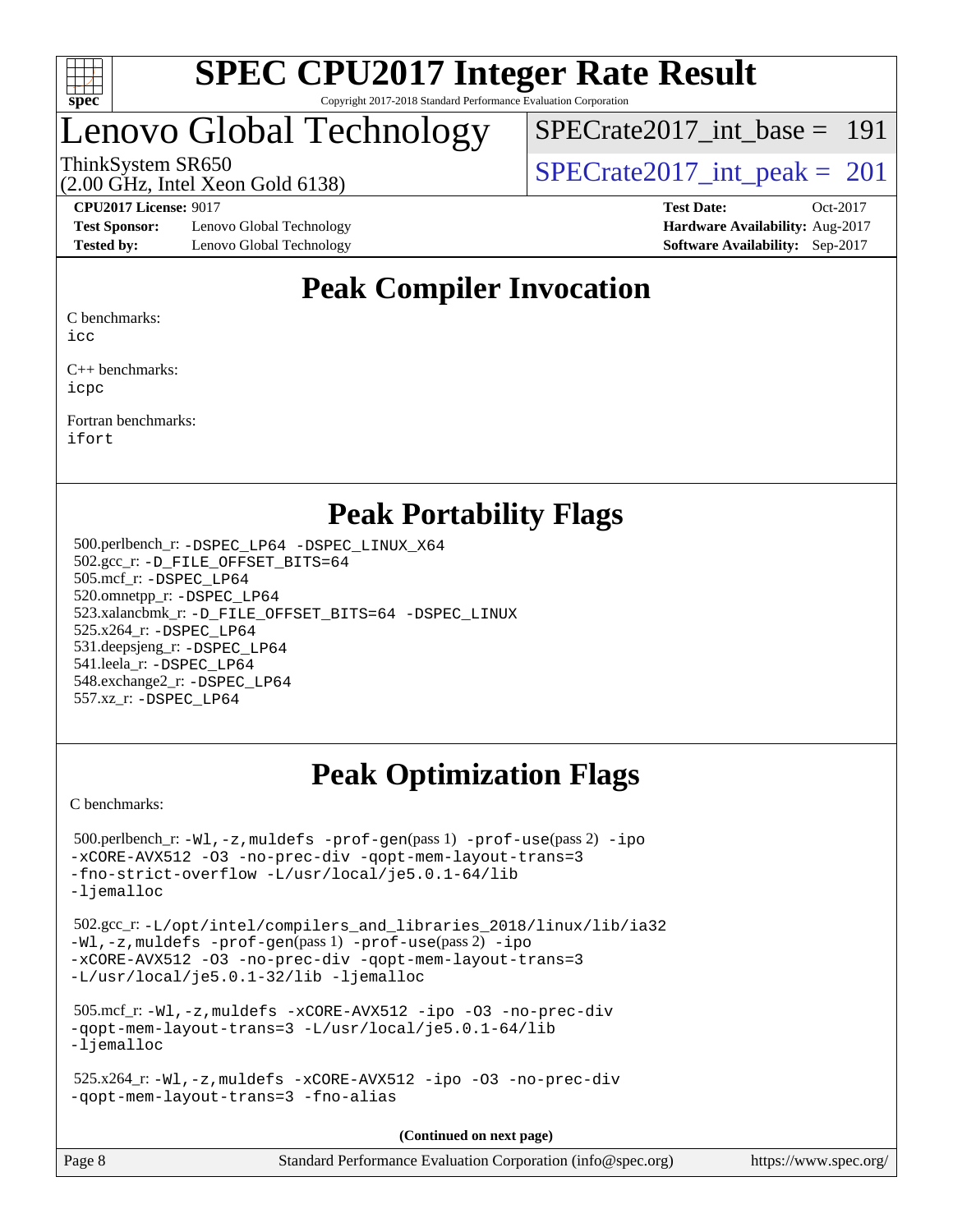

Copyright 2017-2018 Standard Performance Evaluation Corporation

### Lenovo Global Technology

[SPECrate2017\\_int\\_base =](http://www.spec.org/auto/cpu2017/Docs/result-fields.html#SPECrate2017intbase) 191

(2.00 GHz, Intel Xeon Gold 6138)

ThinkSystem SR650<br>  $\overline{SPEC}$ rate2017\_int\_peak = 201

**[Test Sponsor:](http://www.spec.org/auto/cpu2017/Docs/result-fields.html#TestSponsor)** Lenovo Global Technology **[Hardware Availability:](http://www.spec.org/auto/cpu2017/Docs/result-fields.html#HardwareAvailability)** Aug-2017 **[Tested by:](http://www.spec.org/auto/cpu2017/Docs/result-fields.html#Testedby)** Lenovo Global Technology **[Software Availability:](http://www.spec.org/auto/cpu2017/Docs/result-fields.html#SoftwareAvailability)** Sep-2017

**[CPU2017 License:](http://www.spec.org/auto/cpu2017/Docs/result-fields.html#CPU2017License)** 9017 **[Test Date:](http://www.spec.org/auto/cpu2017/Docs/result-fields.html#TestDate)** Oct-2017

## **[Peak Optimization Flags \(Continued\)](http://www.spec.org/auto/cpu2017/Docs/result-fields.html#PeakOptimizationFlags)**

 525.x264\_r (continued): [-L/usr/local/je5.0.1-64/lib](http://www.spec.org/cpu2017/results/res2017q4/cpu2017-20171113-00488.flags.html#user_peakEXTRA_LIBS525_x264_r_jemalloc_link_path64_4b10a636b7bce113509b17f3bd0d6226c5fb2346b9178c2d0232c14f04ab830f976640479e5c33dc2bcbbdad86ecfb6634cbbd4418746f06f368b512fced5394) [-ljemalloc](http://www.spec.org/cpu2017/results/res2017q4/cpu2017-20171113-00488.flags.html#user_peakEXTRA_LIBS525_x264_r_jemalloc_link_lib_d1249b907c500fa1c0672f44f562e3d0f79738ae9e3c4a9c376d49f265a04b9c99b167ecedbf6711b3085be911c67ff61f150a17b3472be731631ba4d0471706)

557.xz\_r: Same as 505.mcf\_r

[C++ benchmarks:](http://www.spec.org/auto/cpu2017/Docs/result-fields.html#CXXbenchmarks)

 520.omnetpp\_r: [-Wl,-z,muldefs](http://www.spec.org/cpu2017/results/res2017q4/cpu2017-20171113-00488.flags.html#user_peakEXTRA_LDFLAGS520_omnetpp_r_link_force_multiple1_b4cbdb97b34bdee9ceefcfe54f4c8ea74255f0b02a4b23e853cdb0e18eb4525ac79b5a88067c842dd0ee6996c24547a27a4b99331201badda8798ef8a743f577) [-prof-gen](http://www.spec.org/cpu2017/results/res2017q4/cpu2017-20171113-00488.flags.html#user_peakPASS1_CXXFLAGSPASS1_LDFLAGS520_omnetpp_r_prof_gen_5aa4926d6013ddb2a31985c654b3eb18169fc0c6952a63635c234f711e6e63dd76e94ad52365559451ec499a2cdb89e4dc58ba4c67ef54ca681ffbe1461d6b36)(pass 1) [-prof-use](http://www.spec.org/cpu2017/results/res2017q4/cpu2017-20171113-00488.flags.html#user_peakPASS2_CXXFLAGSPASS2_LDFLAGS520_omnetpp_r_prof_use_1a21ceae95f36a2b53c25747139a6c16ca95bd9def2a207b4f0849963b97e94f5260e30a0c64f4bb623698870e679ca08317ef8150905d41bd88c6f78df73f19)(pass 2) [-ipo](http://www.spec.org/cpu2017/results/res2017q4/cpu2017-20171113-00488.flags.html#user_peakPASS1_CXXOPTIMIZEPASS2_CXXOPTIMIZE520_omnetpp_r_f-ipo) [-xCORE-AVX512](http://www.spec.org/cpu2017/results/res2017q4/cpu2017-20171113-00488.flags.html#user_peakPASS2_CXXOPTIMIZE520_omnetpp_r_f-xCORE-AVX512) [-O3](http://www.spec.org/cpu2017/results/res2017q4/cpu2017-20171113-00488.flags.html#user_peakPASS1_CXXOPTIMIZEPASS2_CXXOPTIMIZE520_omnetpp_r_f-O3) [-no-prec-div](http://www.spec.org/cpu2017/results/res2017q4/cpu2017-20171113-00488.flags.html#user_peakPASS1_CXXOPTIMIZEPASS2_CXXOPTIMIZE520_omnetpp_r_f-no-prec-div) [-qopt-mem-layout-trans=3](http://www.spec.org/cpu2017/results/res2017q4/cpu2017-20171113-00488.flags.html#user_peakPASS1_CXXOPTIMIZEPASS2_CXXOPTIMIZE520_omnetpp_r_f-qopt-mem-layout-trans_de80db37974c74b1f0e20d883f0b675c88c3b01e9d123adea9b28688d64333345fb62bc4a798493513fdb68f60282f9a726aa07f478b2f7113531aecce732043) [-L/usr/local/je5.0.1-64/lib](http://www.spec.org/cpu2017/results/res2017q4/cpu2017-20171113-00488.flags.html#user_peakEXTRA_LIBS520_omnetpp_r_jemalloc_link_path64_4b10a636b7bce113509b17f3bd0d6226c5fb2346b9178c2d0232c14f04ab830f976640479e5c33dc2bcbbdad86ecfb6634cbbd4418746f06f368b512fced5394) [-ljemalloc](http://www.spec.org/cpu2017/results/res2017q4/cpu2017-20171113-00488.flags.html#user_peakEXTRA_LIBS520_omnetpp_r_jemalloc_link_lib_d1249b907c500fa1c0672f44f562e3d0f79738ae9e3c4a9c376d49f265a04b9c99b167ecedbf6711b3085be911c67ff61f150a17b3472be731631ba4d0471706)

 523.xalancbmk\_r: [-L/opt/intel/compilers\\_and\\_libraries\\_2018/linux/lib/ia32](http://www.spec.org/cpu2017/results/res2017q4/cpu2017-20171113-00488.flags.html#user_peakCXXLD523_xalancbmk_r_Enable-32bit-runtime_af243bdb1d79e4c7a4f720bf8275e627de2ecd461de63307bc14cef0633fde3cd7bb2facb32dcc8be9566045fb55d40ce2b72b725f73827aa7833441b71b9343) [-Wl,-z,muldefs](http://www.spec.org/cpu2017/results/res2017q4/cpu2017-20171113-00488.flags.html#user_peakEXTRA_LDFLAGS523_xalancbmk_r_link_force_multiple1_b4cbdb97b34bdee9ceefcfe54f4c8ea74255f0b02a4b23e853cdb0e18eb4525ac79b5a88067c842dd0ee6996c24547a27a4b99331201badda8798ef8a743f577) [-prof-gen](http://www.spec.org/cpu2017/results/res2017q4/cpu2017-20171113-00488.flags.html#user_peakPASS1_CXXFLAGSPASS1_LDFLAGS523_xalancbmk_r_prof_gen_5aa4926d6013ddb2a31985c654b3eb18169fc0c6952a63635c234f711e6e63dd76e94ad52365559451ec499a2cdb89e4dc58ba4c67ef54ca681ffbe1461d6b36)(pass 1) [-prof-use](http://www.spec.org/cpu2017/results/res2017q4/cpu2017-20171113-00488.flags.html#user_peakPASS2_CXXFLAGSPASS2_LDFLAGS523_xalancbmk_r_prof_use_1a21ceae95f36a2b53c25747139a6c16ca95bd9def2a207b4f0849963b97e94f5260e30a0c64f4bb623698870e679ca08317ef8150905d41bd88c6f78df73f19)(pass 2) [-ipo](http://www.spec.org/cpu2017/results/res2017q4/cpu2017-20171113-00488.flags.html#user_peakPASS1_CXXOPTIMIZEPASS2_CXXOPTIMIZE523_xalancbmk_r_f-ipo) [-xCORE-AVX512](http://www.spec.org/cpu2017/results/res2017q4/cpu2017-20171113-00488.flags.html#user_peakPASS2_CXXOPTIMIZE523_xalancbmk_r_f-xCORE-AVX512) [-O3](http://www.spec.org/cpu2017/results/res2017q4/cpu2017-20171113-00488.flags.html#user_peakPASS1_CXXOPTIMIZEPASS2_CXXOPTIMIZE523_xalancbmk_r_f-O3) [-no-prec-div](http://www.spec.org/cpu2017/results/res2017q4/cpu2017-20171113-00488.flags.html#user_peakPASS1_CXXOPTIMIZEPASS2_CXXOPTIMIZE523_xalancbmk_r_f-no-prec-div) [-qopt-mem-layout-trans=3](http://www.spec.org/cpu2017/results/res2017q4/cpu2017-20171113-00488.flags.html#user_peakPASS1_CXXOPTIMIZEPASS2_CXXOPTIMIZE523_xalancbmk_r_f-qopt-mem-layout-trans_de80db37974c74b1f0e20d883f0b675c88c3b01e9d123adea9b28688d64333345fb62bc4a798493513fdb68f60282f9a726aa07f478b2f7113531aecce732043) [-L/usr/local/je5.0.1-32/lib](http://www.spec.org/cpu2017/results/res2017q4/cpu2017-20171113-00488.flags.html#user_peakEXTRA_LIBS523_xalancbmk_r_jemalloc_link_path32_e29f22e8e6c17053bbc6a0971f5a9c01a601a06bb1a59df2084b77a2fe0a2995b64fd4256feaeea39eeba3aae142e96e2b2b0a28974019c0c0c88139a84f900a) [-ljemalloc](http://www.spec.org/cpu2017/results/res2017q4/cpu2017-20171113-00488.flags.html#user_peakEXTRA_LIBS523_xalancbmk_r_jemalloc_link_lib_d1249b907c500fa1c0672f44f562e3d0f79738ae9e3c4a9c376d49f265a04b9c99b167ecedbf6711b3085be911c67ff61f150a17b3472be731631ba4d0471706)

531.deepsjeng\_r: Same as 520.omnetpp\_r

541.leela\_r: Same as 520.omnetpp\_r

[Fortran benchmarks](http://www.spec.org/auto/cpu2017/Docs/result-fields.html#Fortranbenchmarks):

[-Wl,-z,muldefs](http://www.spec.org/cpu2017/results/res2017q4/cpu2017-20171113-00488.flags.html#user_FCpeak_link_force_multiple1_b4cbdb97b34bdee9ceefcfe54f4c8ea74255f0b02a4b23e853cdb0e18eb4525ac79b5a88067c842dd0ee6996c24547a27a4b99331201badda8798ef8a743f577) [-xCORE-AVX512](http://www.spec.org/cpu2017/results/res2017q4/cpu2017-20171113-00488.flags.html#user_FCpeak_f-xCORE-AVX512) [-ipo](http://www.spec.org/cpu2017/results/res2017q4/cpu2017-20171113-00488.flags.html#user_FCpeak_f-ipo) [-O3](http://www.spec.org/cpu2017/results/res2017q4/cpu2017-20171113-00488.flags.html#user_FCpeak_f-O3) [-no-prec-div](http://www.spec.org/cpu2017/results/res2017q4/cpu2017-20171113-00488.flags.html#user_FCpeak_f-no-prec-div) [-qopt-mem-layout-trans=3](http://www.spec.org/cpu2017/results/res2017q4/cpu2017-20171113-00488.flags.html#user_FCpeak_f-qopt-mem-layout-trans_de80db37974c74b1f0e20d883f0b675c88c3b01e9d123adea9b28688d64333345fb62bc4a798493513fdb68f60282f9a726aa07f478b2f7113531aecce732043) [-nostandard-realloc-lhs](http://www.spec.org/cpu2017/results/res2017q4/cpu2017-20171113-00488.flags.html#user_FCpeak_f_2003_std_realloc_82b4557e90729c0f113870c07e44d33d6f5a304b4f63d4c15d2d0f1fab99f5daaed73bdb9275d9ae411527f28b936061aa8b9c8f2d63842963b95c9dd6426b8a) [-align array32byte](http://www.spec.org/cpu2017/results/res2017q4/cpu2017-20171113-00488.flags.html#user_FCpeak_align_array32byte_b982fe038af199962ba9a80c053b8342c548c85b40b8e86eb3cc33dee0d7986a4af373ac2d51c3f7cf710a18d62fdce2948f201cd044323541f22fc0fffc51b6) [-L/usr/local/je5.0.1-64/lib](http://www.spec.org/cpu2017/results/res2017q4/cpu2017-20171113-00488.flags.html#user_FCpeak_jemalloc_link_path64_4b10a636b7bce113509b17f3bd0d6226c5fb2346b9178c2d0232c14f04ab830f976640479e5c33dc2bcbbdad86ecfb6634cbbd4418746f06f368b512fced5394) [-ljemalloc](http://www.spec.org/cpu2017/results/res2017q4/cpu2017-20171113-00488.flags.html#user_FCpeak_jemalloc_link_lib_d1249b907c500fa1c0672f44f562e3d0f79738ae9e3c4a9c376d49f265a04b9c99b167ecedbf6711b3085be911c67ff61f150a17b3472be731631ba4d0471706)

### **[Peak Other Flags](http://www.spec.org/auto/cpu2017/Docs/result-fields.html#PeakOtherFlags)**

| C benchmarks (except as noted below):<br>$-m64 - std = c11$                                                                                                                                                               |
|---------------------------------------------------------------------------------------------------------------------------------------------------------------------------------------------------------------------------|
| $502.\text{gcc}_r$ : $-m32 - std = c11$                                                                                                                                                                                   |
| $C++$ benchmarks (except as noted below):<br>$-m64$                                                                                                                                                                       |
| 523.xalancbmk $_r$ : $-m32$                                                                                                                                                                                               |
| Fortran benchmarks:<br>$-m64$                                                                                                                                                                                             |
| The flags files that were used to format this result can be browsed at<br>http://www.spec.org/cpu2017/flags/Intel-ic18.0-official-linux64.html<br>http://www.spec.org/cpu2017/flags/Lenovo-Platform-Flags-V1.2-SKL-F.html |